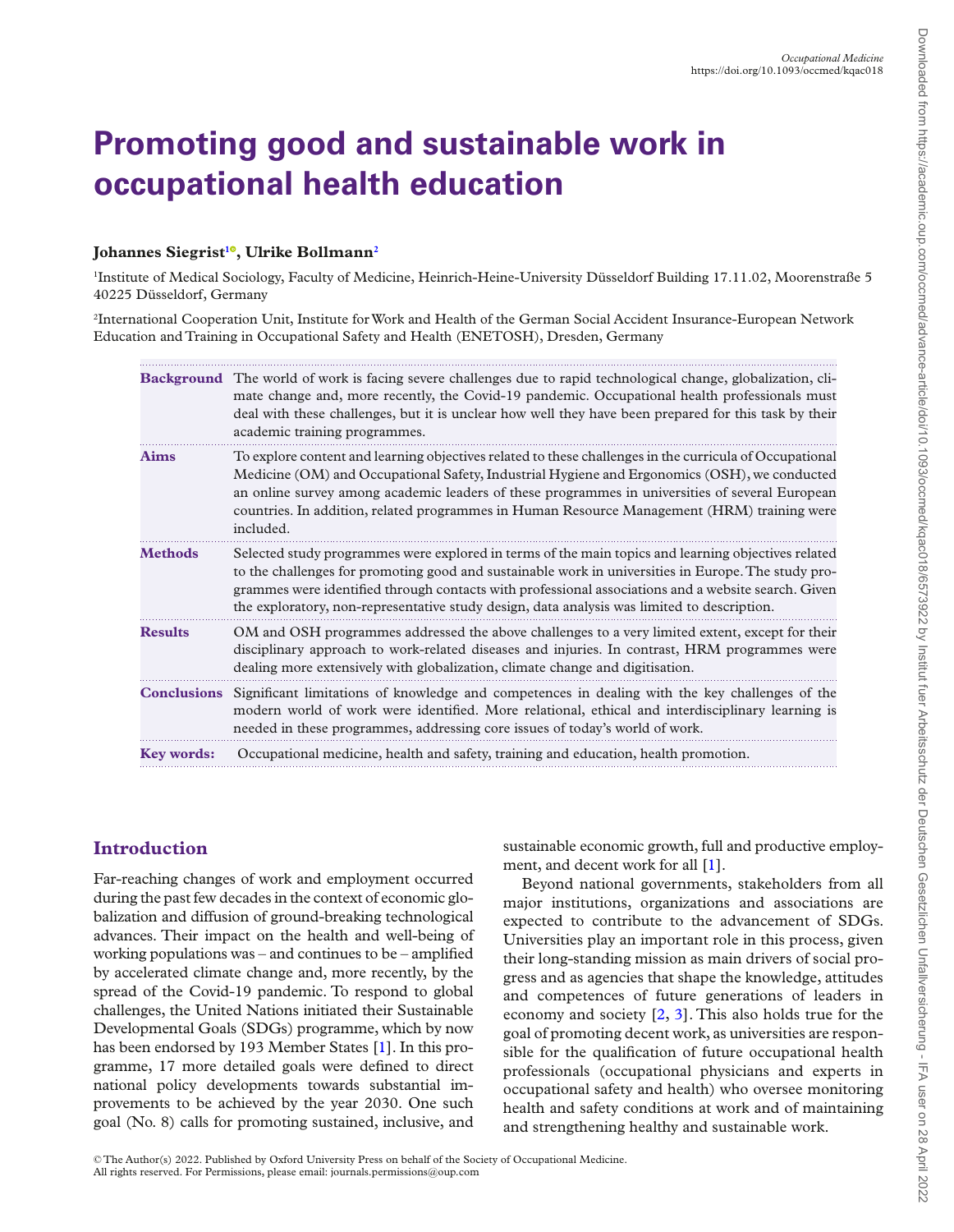## **Key learning points**

What is already known:

- Academic training programmes for occupational health professionals are expected to integrate new knowledge and to address new challenges.
- The UN Sustainable Developmental Goal of promoting globally decent work is an important challenge. What this study adds:
- We explored to what extent this has been integrated into academic curricula for occupational health professionals in a number of European countries.
- Our fndings indicate insuffcient coverage of related knowledge and competences and a lack of interdisciplinary collaboration and exchange across universities.

What impact this may have on practice or policy:

• To empower occupational health professionals with expertise and problem-solving capacity, study programmes should develop courses and modules that address these challenges and to promote healthy working in the university learning and working environment.

We set out to explore how awareness and knowledge of SDG 8 is addressed in courses and modules of academic training programmes. For medical students and physicians, respective opportunities are given at two stages of their education. First, within the basic medical curriculum, some knowledge related to occupational and environmental medicine is transmitted through lectures and/or courses, and it is tested by examinations. Occupational physicians follow a series of lectures/ courses/practical training dealing with relationships between working conditions and workers' health. Students of safety engineering, industrial hygiene, and ergonomics deal with a wide range of safety, health and environmental issues related to work. Courses are offered as part of Bachelor's, Master's, and part-time degree programmes at universities.

By comparing the occupational medicine (OM) and occupational safety and health (OSH) study programmes, we tried to answer the following questions: Firstly, based on a predefned set of core topics relevant to SDG 8, we asked how frequently each topic is covered in the courses and modules. Secondly, we asked about the main learning objectives and related competences. Thirdly we asked how the SDG 8 objective is implemented in the context of the university's own learning and working environment. The relevance of the latter question is illustrated by the fact that strengthening good and sustainable work requires efforts to implement knowledge and skills into practical action wherever possible. Ideally, improved learning and working environments of universities can serve as models of good practice in the context of SDG 8-related policies.

Based on the notion of decent, sustainable work, we included a third study programme, human resource management (HRM). This academic training programme prepares students for leadership roles, with special emphasis on the management of employees' working conditions and relationships, their productivity and well-being.

<span id="page-1-0"></span>It is likely that the curricula of business and management schools offer courses and modules that deal with the concerns expressed in SDG 8 [\[4\]](#page-4-1). Therefore, a comparison of how the three types of study programmes address the development goal of promoting decent work is particularly instructive.

#### **Methods**

This online survey was designed by the authors as part of the working programme of a task group of experts in the feld of occupational health and safety. The task group, established under the Global Coalition for Occupational Safety and Health coordinated by the International Labour Organization, is examining the role of higher education and professional training at university in promoting occupational health and safety worldwide [5] (for working group members, see supplementary materials). The task group's work is free of conficts of interest and is not fnanced by external funds. Given its limited resources, the current study is restricted to an exploratory inquiry with a limited, non-representative sample of universities, and with a regional focus on Europe.

The online survey comprises 21 questions, most of which contain predefned answer categories and a few of which are to be answered with free text. In accordance with data protection regulations, organisational and personnel-related data on the study programme were kept to a minimum. The responses to the frst question on core content related to SDG 8 were analysed by presenting four topics that are considered particularly important in the context of promoting decent work and for which respondents had to indicate whether and to what extent they are covered in the courses or modules of their study programme. These are the four topics [6]: (A) adverse effects of globalized economic growth on climate and environment, (B) increase of socioeconomic disparities between global 'north' and 'south' and within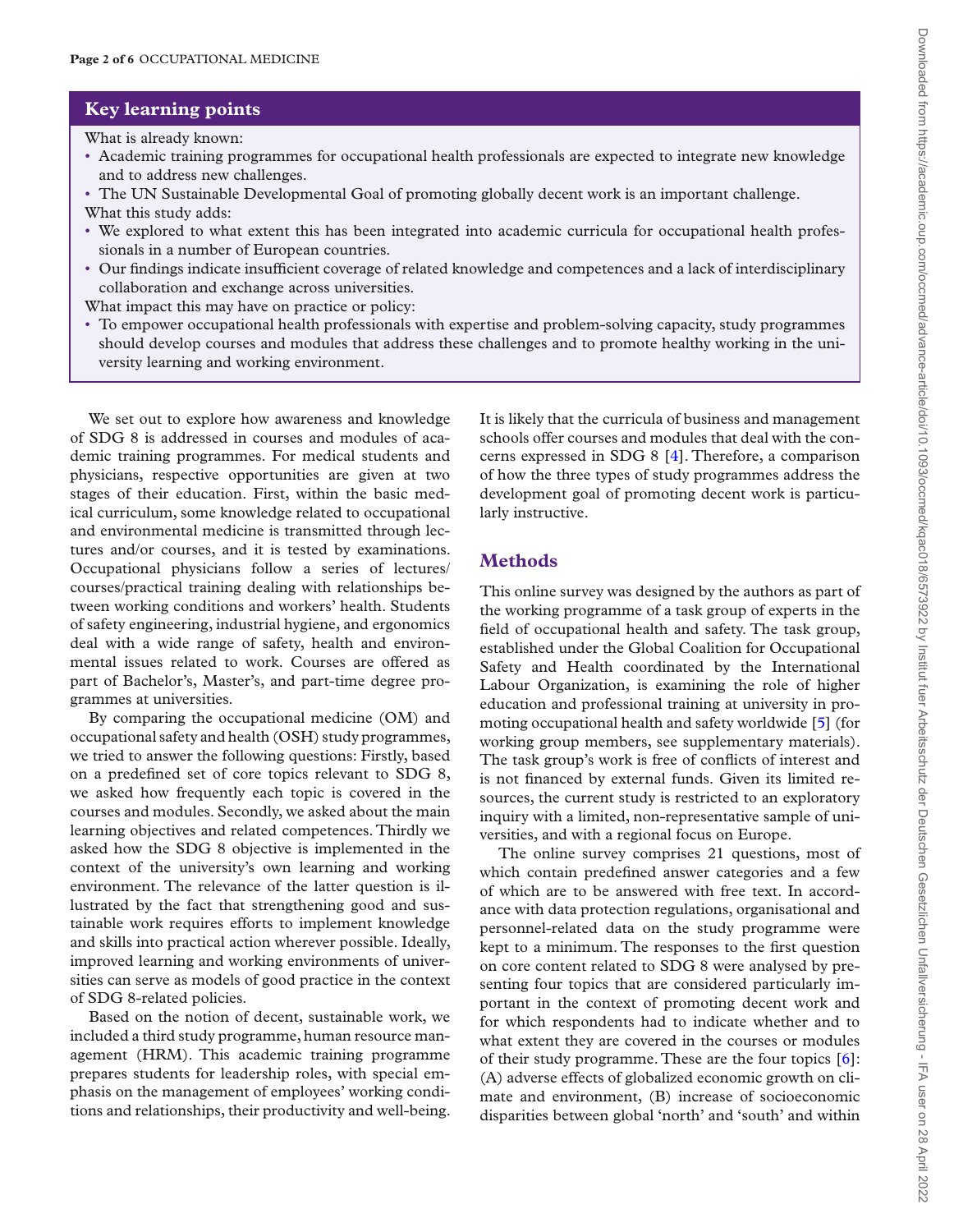countries, (C) growth of digitisation, automation, and artifcial intelligence and their impact on work and employment, (D) global burden of work-related disease, its causes and consequences.

Secondly, respondents were asked to rate the importance of the fve main learning objectives in dealing with SDG 8-related content. Importance was rated on a 4-point Likert scale (from 'very important' to 'not important'). The fve learning objectives are (1) offering solid knowledge, (2) stimulating critical thinking, (3) strengthening ethical values, (4) improving socioemotional competence, (5) improving technical skills. To tackle our third study aim, respondents were asked to answer this question with free text: 'In addition to training programmes, does your institution engage in other ways to implement good work and employment, such as improving learning and working conditions at your institution?' Finally, the survey included questions on teaching format, study organization and on the main changes due to Covid-19. The survey looked at the regular teaching situation before March 2020, i.e. before the pandemic-related cancellation of direct teaching.

The target group was academic leaders responsible for the study programmes. They were identifed through contacts with professional associations at national or European level, through their databases, and through a systematic website search (see supplementary material for the list of associations). As the degree of academic institutionalisation of the three study programmes differs widely across Europe, countries and universities with more advanced academic development were overrepresented in the sample. Moreover, with the task group's limited resources, we prioritised the two study programmes of OM and OSH to include as many European countries as possible, while HRM programmes were searched in four countries only (United Kingdom, Germany, Austria, and Switzerland). As a result, 90 universities participated in this online survey, with an overall number of 114 study programmes (57 OSH, 37 OM, and 20 HRM). In total, 29 European countries are represented with one or more study programmes in the survey.

While almost all professional associations supported our inquiry, data protection regulations did not allow them to release the names of their members (including the academic coordinators and teachers, our target group). Therefore, the association's councils distributed the online survey to these members without releasing further information. This procedure prevented a quantifcation of the number of people contacted and a corresponding calculation of the response rate. Our procedure of answering the survey was in line with the European Union's General Data Protection Regulation. As the Institute for Work and Health of the German Social Accident Insurance conducted the online survey, task group members had no access to incoming data, thus were not able to identify the names of responding persons. The answered questionnaires were numbered according to their entry date and anonymised, providing information on the respondent's country, study programme, and name of university. The survey was conducted between the May and July 2021. The institute in charge sent out a frst reminder after 2 to 3 weeks, followed by a final reminder.

The survey project was approved by the Ethics Committee of the Heinrich-Heine-University Düsseldorf, Germany [No. 2021-1438].

The analysis of the data was done in two steps: a descriptive analysis of quantitative data, using SPSS software. And free text was subjected to qualitative data analysis, using analytical categories with respective categorisation of answers.

### **Results**

Respondents were academic leaders teaching courses or modules of study programmes that address the topic of promoting decent work. About 70 percent of teachers are senior faculty members, mostly university professors. There were more HRM and OM programmes than OSH programmes. Teaching occurs as part of an accredited study programme accomplished by a master's degree or a state examination (or certifcate). For more than 80 percent of the 114 study programmes, access is restricted to students with registration within their faculty. This suggests a lack of opportunities for developing inter-faculty or inter-university exchange. Before the outbreak of the Covid-19 pandemic, most courses and modules were given by lectures. Most of these lectures were delivered face-to-face, including regular discussion with students. Online lectures were rising even before the lockdown, and will be more common in the future. Student-led group work is also becoming more prevalent in all three types of study programmes; most prominently in HRM teaching.

To answer the *frst question*, respondents were asked to indicate to what extent the four topics that were defned as highly relevant in the context of SDG 8 are addressed within their study programme. In all programmes, at least one of these topics was covered. Yet, the preference of a topic, as indicated by the relative frequency of its inclusion into the content of a module, differs markedly between the programmes. As indicated in [Table 1,](#page-3-0) work-related health is mentioned most frequently in OSH and OM programmes, indicating a preference for dealing with a challenge closely related to one's professional training. Topics with greater distance to this focus are given less attention, specifcally the challenges of raising social inequalities in OSH and of digitisation/new work in OM. Conversely, these latter topics are prominent in HRM programmes, at the expense of health at work. Although the challenges of climate change and economic globalization get most attention in the general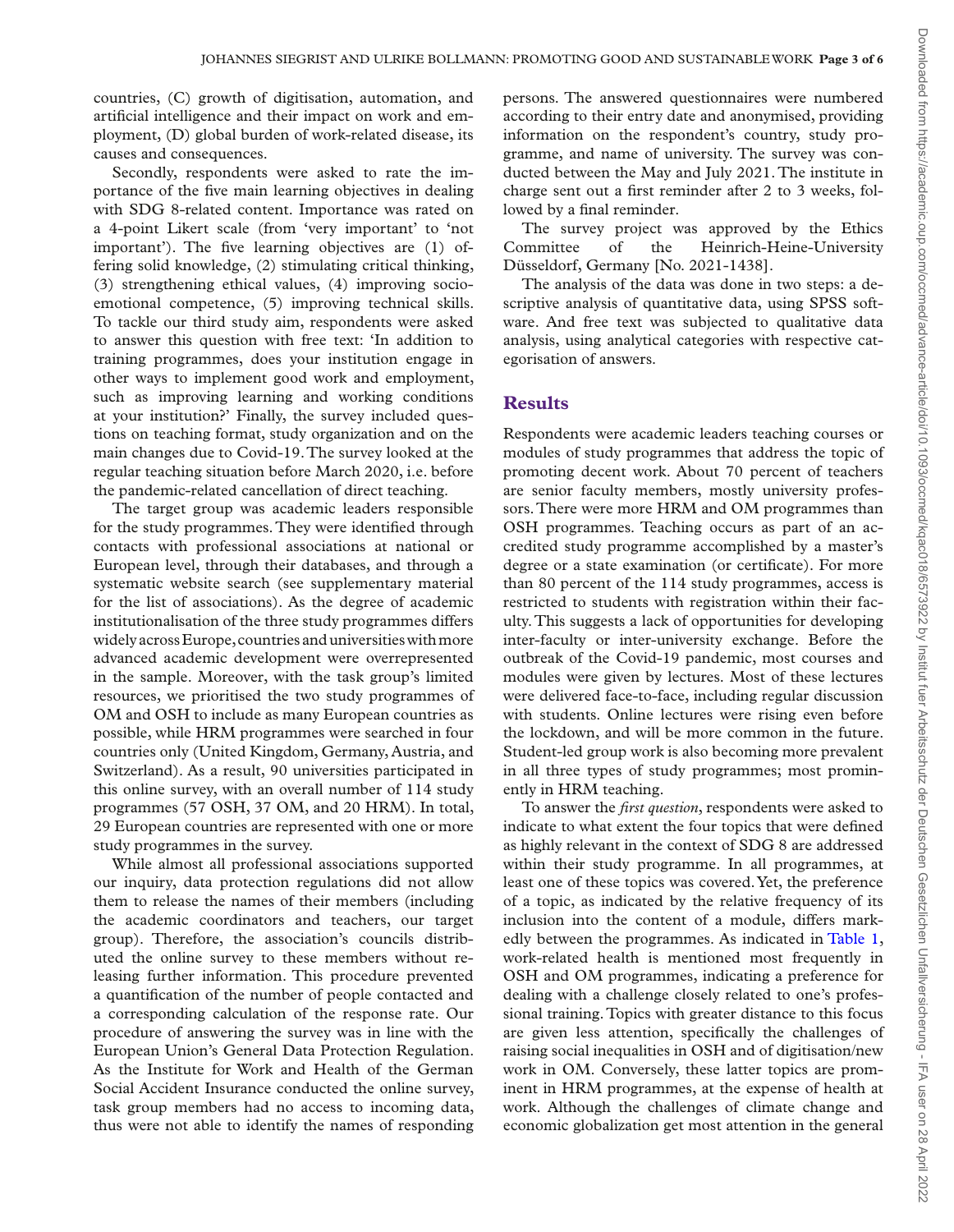<span id="page-3-0"></span>

| <b>Table 1.</b> Relative frequency of addressing core topics related to SDG 8 within modules of the three study programmes ( $N = 114$ ) |  |
|------------------------------------------------------------------------------------------------------------------------------------------|--|
|------------------------------------------------------------------------------------------------------------------------------------------|--|

| Topic        |                        | $OM^a N(\%)$ | $OSH^bN(\%)$ | $HRM^cN(\%)$ |
|--------------|------------------------|--------------|--------------|--------------|
| A            | Globalisation/climate  | 8(23)        | 12(21)       | 5(24)        |
| B            | Social inequality      | 9(23)        | 9(16)        | 6(32)        |
| $\mathsf{C}$ | Digitisation, new work | 6(15)        | 13(22)       | 5(25)        |
| D            | Work-related diseases  | 14(39)       | 23(41)       | 4(19)        |
| Total        |                        | 37 (100)     | 57 (100)     | 20(100)      |

<span id="page-3-1"></span>a Occupational Medicine.

<span id="page-3-2"></span>b Occupational Safety and Health.

<span id="page-3-3"></span>c Human Resource Management.

<span id="page-3-8"></span>**Table 2.** Frequency of rating each one of the five learning objectives as 'very important' (frequency of rank 1, compared with the frequency of rem[a](#page-3-4)ining ranks<sup>a</sup>).

| Learning objective         | $OM^b$ , $N(\%)$ | $OSHc, N(\%)$ | $HRMd, N(\%)$ |
|----------------------------|------------------|---------------|---------------|
| Knowledge                  | 25(69)           | 25(54)        | 10(50)        |
| Critical/ systems thinking | 18(50)           | 30(64)        | 13(65)        |
| Ethical values             | 13(36)           | 18(39)        | 9(47)         |
| Social-emotional skills    | 8(25)            | 8(22)         | 2(13)         |
| Technical skills           | 8(22)            | 16(36)        | 2(10)         |
| Total                      | 72 (100)         | 97 (100)      | 36(100)       |

<span id="page-3-4"></span>a Occupational Medicine.

<span id="page-3-5"></span>b Occupational Safety and Health.

<span id="page-3-6"></span>c Human Resource Management.

<span id="page-3-7"></span>dDue to selectively missing answers, the total number of frequencies varies slightly between the different learning objectives.

population, this trend is not observed within the study programmes, where the topic ranks third in HRM and OSH, and second, together with social inequalities, in OM teaching.

The *second question* addressed the importance assigned to five main learning objectives, when dealing with the SDG 8-related content. Importance was rated on a 4-point Likert scale (from 'very important' to 'not important'). [Table 2](#page-3-8) gives the frequency with which each objective was rated as 'very important'. In all three study programmes 'offering solid knowledge' and 'stimulating critical/systems-oriented thinking' received highest ratings. The two skills-related objectives were considered less central in the OSH and OM programmes, and they received particularly low ratings in HRM programmes.

With the *third question*, respondents mentioned transfer activities of SDG 8-related content into practical measures within and beyond the university's learning and working environment. Three out of four universities were engaged in such activities. Again, some variation is observed according to types of study programmes as percentages are high in OSH (83 percent) and in OM (72 percent) programmes, but relatively low in HRM programmes (59 percent). To categorise the types of practical measures, four types became obvious. Most often, these activities concern the collaboration with, supervision of, and advice to occupational health or safety services within the university and beyond. The links

between relevant professional services are particularly strong in OM and OSH programmes. A second activity relates to the development and provision of healthpromoting training courses, including e-learning programmes, offered to students and employees within the university, or to broader target groups (e.g., prevention of stress and burnout, strengthening of resilience). Thirdly, lectures and consultations are offered to companies and organisations to raise awareness of the benefts of healthy work and the importance of a strong workplace culture. Some universities additionally provide screening tools to monitor and promote employee health. Finally, in a few cases, leaders of study programmes act as coordinators of a whole university strategy of implementing the UN SDGs in everyday working and teaching environments. Taken together, there is some evidence of fruitful spillover from teaching to practice.

### **Discussion**

We explored to what extent the United Nations sustainable development goal of promoting decent work globally has been implemented in curricula of academic training programmes in occupational health and safety. Results indicate that some aspects have been included in almost all study programmes, but their comprehensive, interdisciplinary analysis was rarely observed. Future occupational health professionals are faced with the challenges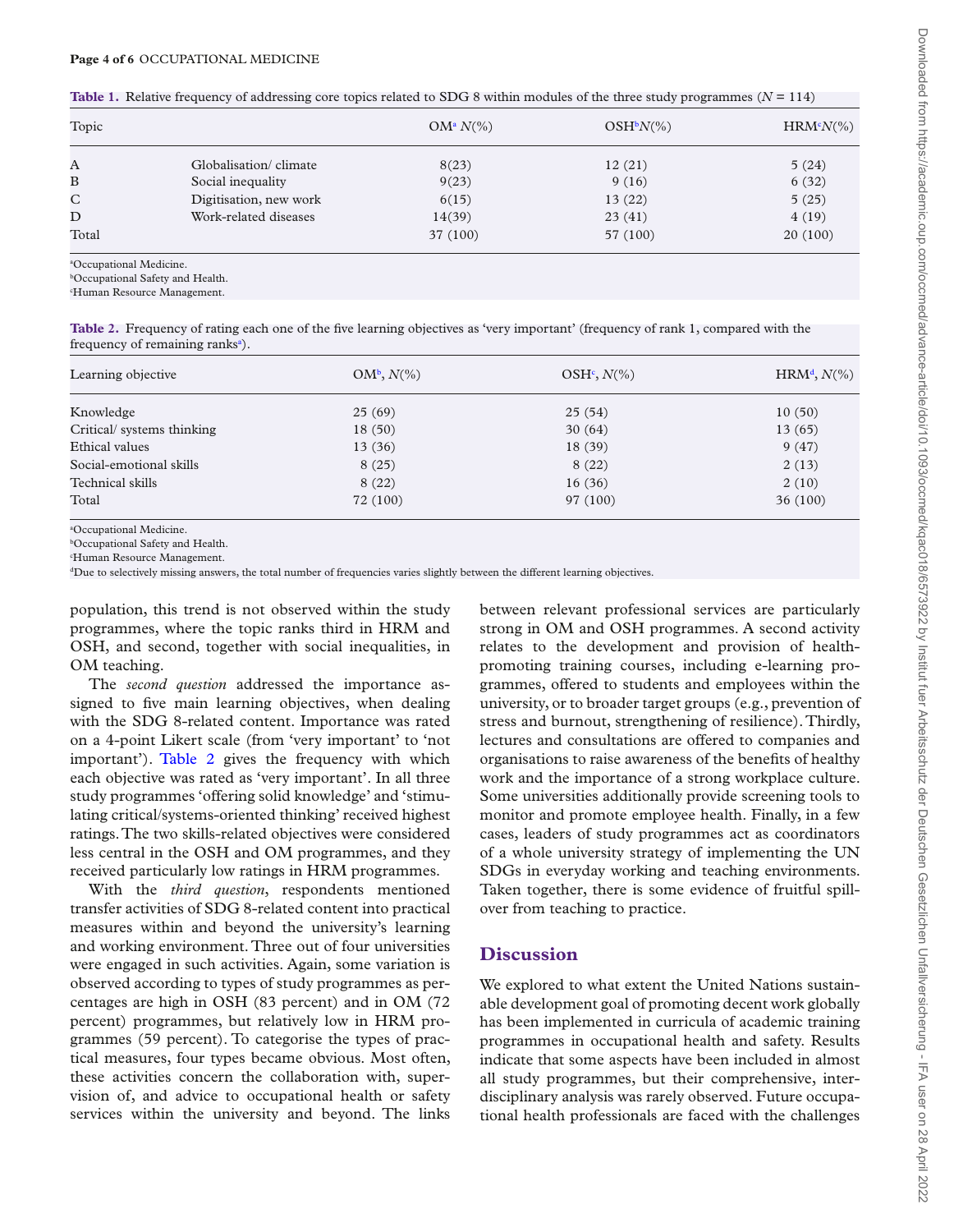of climate change, economic globalization, new work including digitization, and rising socioeconomic disparity to a limited extent only, whereas the problems of work-related health are treated rather extensively. Study programmes still largely focus on a main discipline, with restricted participation of students from other faculties or universities. Lecturing by senior faculty members is the dominant teaching style, while student-led group work or experiential learning, approaches that are far more advanced in HRM, are less prevalent. Concerning learning objectives, transmission of solid knowledge and stimulation of critical thinking are considered more important than strengthening ethical values or improving socioemotional or technical skills. A spill-over from teaching to practice was observed, in training programmes for OM and safety and health.

It is diffcult to compare these results, given the lack of empirical work on the integration of SDGs into higher education curricula, and specifcally those of future occupational health professionals. This is in sharp contrast to the importance attributed to higher education institutions in promoting these goals [\[3,](#page-4-0) 7]. For instance, efforts of implementing SDGs into study programmes and work environments of universities were supported by UNESCO, with the publication of guidelines on education for SDGs [8]. Furthermore, an instructive, wellelaborated compendium of implementation approaches including a guide to integrate 'education for the SDGs' within higher education institutions was developed by the Sustainable Development Solutions Network [\[9,](#page-5-0) [10\]](#page-5-1). In addition, the International Association of Universities has created a productive cluster of initiatives in which educational activities related to each development goal are monitored and coordinated by a specifc university [2, 11]. In case of SDG 8, the University of Gothenburg has taken special responsibility and has already developed a network of satellite universities for collaboration [12]. The most progressive approach so far was advanced by a blueprint for responsible management education, globally directed towards schools of business and management [\[3\]](#page-4-0). These recent advances support the notion that addressing SDGs will be of increasing relevance for academic teaching. Our exploratory study can contribute to an in-depth inquiry of how well professional groups are prepared by academic training to tackle global developmental challenges.

Despite this merit, our study suffers from several limitations. Firstly, this is a selective, non-representative survey biased by differential access to the target group of academic leaders of the selected study programmes. Countries with well-developed curricula and disciplines with established national or international professional associations are over-represented. Moreover, as we focus exclusively on European countries, our results cannot be fully generalized. Secondly, given the constraints of a short online survey, the value of this research is limited by

the small number of questions and the limited space to provide extensive content-related information. Thirdly, the data refect an established learning and teaching context before the Covid-19 outbreak. Although we asked respondents to briefy describe major changes under way it is unclear to what extent academic teaching can be continued along the lines described in this study [13]. Qualitative answers indicated a concern about the negative consequences of this epidemic crisis on teaching. This information is line with recent fndings from an online survey among academic staff and students from universities in 41 countries, where students were particularly vulnerable to impaired teaching and social isolation [[14\]](#page-5-2). Enquiring the challenge of providing high quality teaching under these aggravated conditions and exploring the aims of this study in OM and OSH academic training programmes in rapidly developing countries defne two future aims of our task group's work.

<span id="page-4-4"></span>In conclusion, although based on a biased sample, our preliminary fndings suggest the need to increase promoting decent work in a global perspective into teaching, research and practice at universities.

## **Acknowledgement**

Authors acknowledge the support of task group members of the Global Coalition for Occupational Safety and Health and of ENETOSH (the European Network Education and Training in Occupational Safety and Health).

#### <span id="page-4-3"></span><span id="page-4-2"></span>**Competing interests**

None declared.

#### **Funding**

This study received no external funding.

#### **References**

- 1. United Nations. *Transforming our world: the 2030 Agenda for Sustainable Development*, New York 2015. [https://sustainabledevelopment.un.org/content/docu](https://sustainabledevelopment.un.org/content/documents/21252030%20Agenda%20for%20Sustainable%20Development%20web.pdf)[ments/21252030%20Agenda%20for%20Sustainable%20](https://sustainabledevelopment.un.org/content/documents/21252030%20Agenda%20for%20Sustainable%20Development%20web.pdf) [Development%20web.pdf](https://sustainabledevelopment.un.org/content/documents/21252030%20Agenda%20for%20Sustainable%20Development%20web.pdf)
- 2. International Associations of Universities. *Higher Education Partnerships to accelerate action for the Sustainable Development Goals (SDGs)*. Paris: IAU 2020. [https://iauaiu.net/IMG/](https://iauaiu.net/IMG/pdf/clusterhesd_iau_report_2020.pdf) [pdf/clusterhesd\\_iau\\_report\\_2020.pdf](https://iauaiu.net/IMG/pdf/clusterhesd_iau_report_2020.pdf)
- <span id="page-4-0"></span>3. [Levi L.](#page-0-2) Stressors at work and elsewhere: a global survival approach. *European Journal of Workplace Innovation* 2021;**6**(1-2):119–129.
- <span id="page-4-1"></span>4. [Wersun A.](#page-1-0) *Blueprint for SDG integration into curricula, research and partnership*. New York: Principles for Responsible Management Education (PRME) 2020. [https://](https://d30mzt1bxg5llt.cloudfront.net/public/uploads/PDFs/BlueprintForSDGIntegration.pdf) [d30mzt1bxg5llt.cloudfront.net/public/uploads/PDFs/](https://d30mzt1bxg5llt.cloudfront.net/public/uploads/PDFs/BlueprintForSDGIntegration.pdf) [BlueprintForSDGIntegration.pdf](https://d30mzt1bxg5llt.cloudfront.net/public/uploads/PDFs/BlueprintForSDGIntegration.pdf)